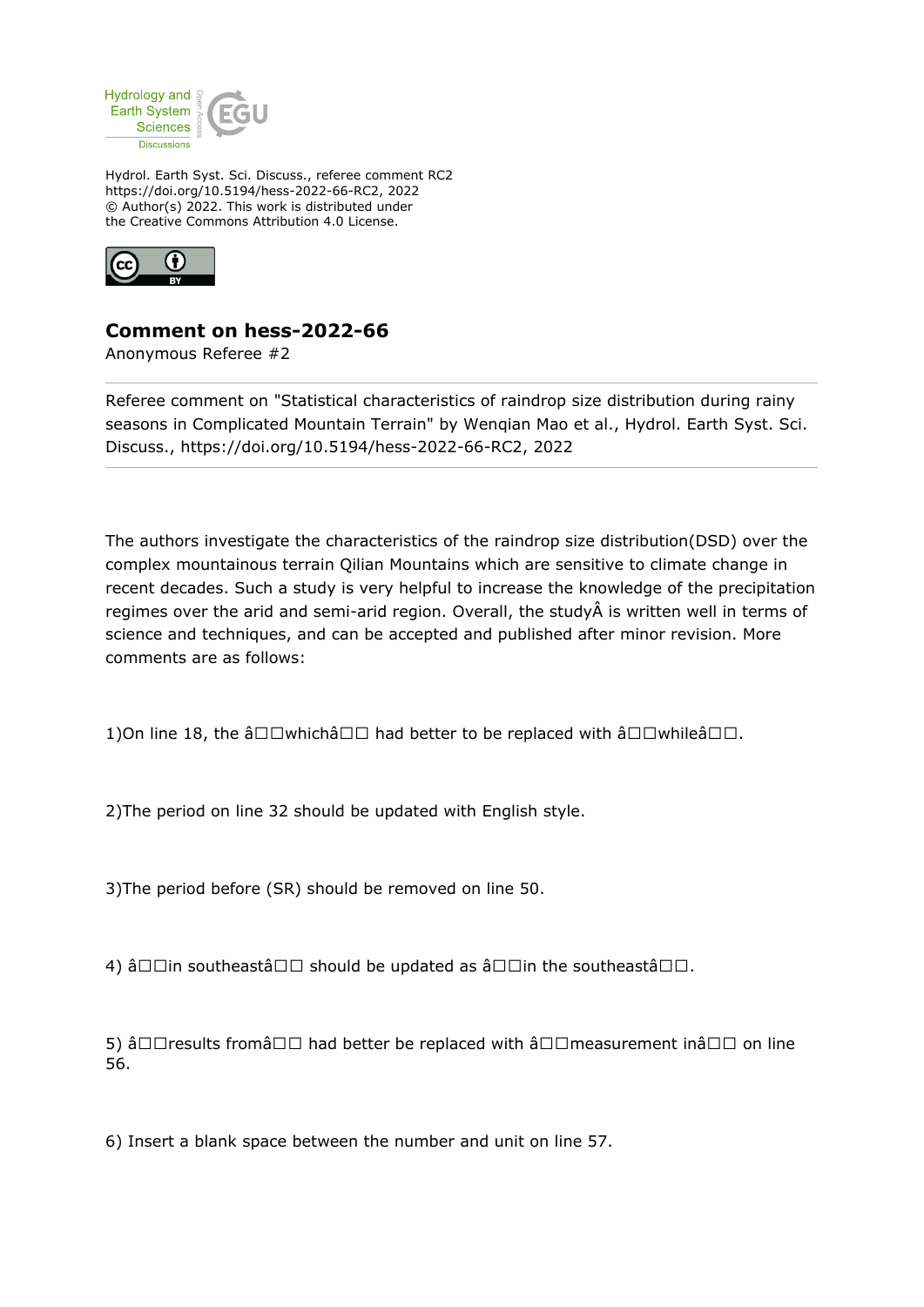7) $\hat{a}$  and vary from location $\hat{a}$  on had better be replaced with  $\hat{a}$  and  $\hat{a}$  or  $\hat{a}$  $\hat{a} \Box \Box$ vary from location to location $\hat{a} \Box \Box$ .

8) The equation  $i\frac{1}{4}\Box 1i\frac{1}{4}\Box$  on line 139 shows up suddenly and suffers from discontinuity in the context. Similar case can be seen for Eq. (7) on line 169.

9) â $\square$  withâ  $\square$  or â  $\square$  byâ  $\square$  should be added after the word â  $\square$   $\square$  calculatedâ  $\square$  on line 149.

10) Refine the sentence on 167-168.

11) Replace â $\Box$ Tho be well fittedâ $\Box$  with â $\Box$  $\Box$  to well fitâ  $\Box$  on line 167.

12) Refine the sentence on line 174-175.

13)Add legends for different color points, and add descriptions for the rectangles in grey line in the subfigures in Fig.7.

13) â $\Box$  with the rain rate class risingâ  $\Box$  can be refined as â $\Box$  as the rainfall rate  $increases$ â $\square$  $\square$ .

14) Refine sentence on line 478-479.

15) $\hat{a}\Box\Box$  Fig  $1\hat{a}\Box\Box$  needs to be considered for better presenting sites information.

16) The differences from different sites can be described more clearly in the Conclusion section.

17) Some key raindrop parameters can be reported in the Analysis section, such as 3.4 Section reflecting the differences in different rain types.

18) Line 320:  $\hat{a}\Box\Box b$ ased on the classification ideas of Chen and Saurabh $\hat{a}\Box\Box$ , Saurabh is